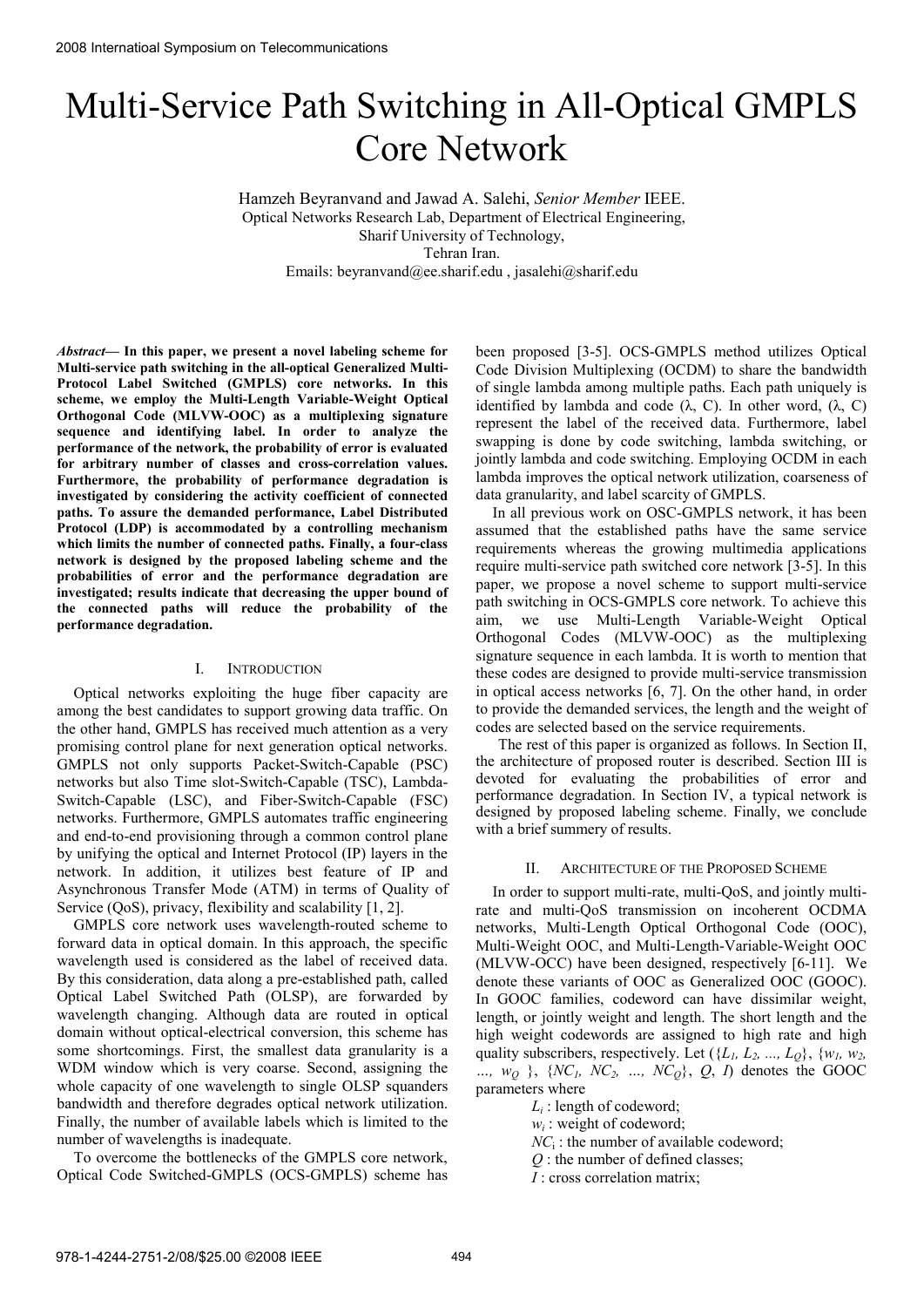Subscript *i* determines that the parameters belong to class *i*. *I* is defined as

$$
I = \begin{bmatrix} I_{(1,1)} & \dots & I_{(1,Q)} \\ \vdots & & \vdots \\ I_{(Q,1)} & \dots & I_{(Q,Q)} \end{bmatrix}
$$
 (1)

Let  $C_k^n$  denotes *k*th codeword of class *n*. Then  $I_{(n,m)}$  is defined as

$$
\sum_{t=0}^{L_n-1} C_k^n(t) C_f^m(t+\tau) \le I_{(n,m)}
$$
 (2)

where  $C_f^m(t+\tau)$  denotes the shift of  $C_f^m$  by an integer  $\tau$  and  $0 \leq \tau \leq L_m$ .

We apply MLVW-OOC as a signature sequence of incoherent OCDM in each lambda to provide multi-service path switching in OCS-GMPLS core network. As can be seen in Fig. 1, in each lambda, Q code sets are considered for Q classes. Code set of each class is designed based on the requirements of the demanded services.

In the MLVW-OOC labeled network, the Number of available Label of class i (NLi) in each link is equal to  $NW \times NC_i$  where *NW* is the Number of Wavelength in single link (fiber). Figure 2 illustrates the architecture of multiservice OCS-GMPLS router.

In order to identify the label of the received data, wavelengths of each input fiber are separated by wavelength de-multiplexer and in each wavelength, Optical Decoder Bank (ODB) is used to recognize the code of the received data. After recognizing input optical code, the output label ( $\lambda_{\text{out}}$ ,  $C<sub>out</sub>$ ) is determined according to the forwarding table and the input label  $(\lambda_{in}, C_{in})$ . Optical switch forwards decoded signal to relevant optical encoder of C<sub>out</sub>. If  $\lambda_{out}$  and  $\lambda_{in}$  are not equal, optical switch changes  $\lambda_{in}$  into  $\lambda_{out}$  and then forwards decoded signal to its encoder.

In ODB and OEB, AND Logic Gate (ALG) and Tapped Delay Line (TDL) structures are used as decoder and encoder, respectively. As shown in Fig.3, the number of delay lines in these structures is equal to the weight of code (w). In addition, the delay of each line represents nonzero position of codeword [12].







Fig. 2: Multi-Service OCS-GMPLS router, ODB (Optical Decoder Bank) and OEB (Optical Encoder Bank) structures.



TDL: Tapped Delay Line



H: Hard limiter

Fig. 3:TDL and ALG structures.

#### III. PERFORMANCE ANALYSIS

We consider the probability of error of the optical decoder as the benchmark of the performance analysis. Therefore, we obtain the probability of error of the MLVW-OOC-based OCDM system. To the best of our knowledge, the probability of error for this scheme has been evaluated previously for two special cases: in [7], authors assumed that interference has the Poisson distribution and in [6], authors solved this problem for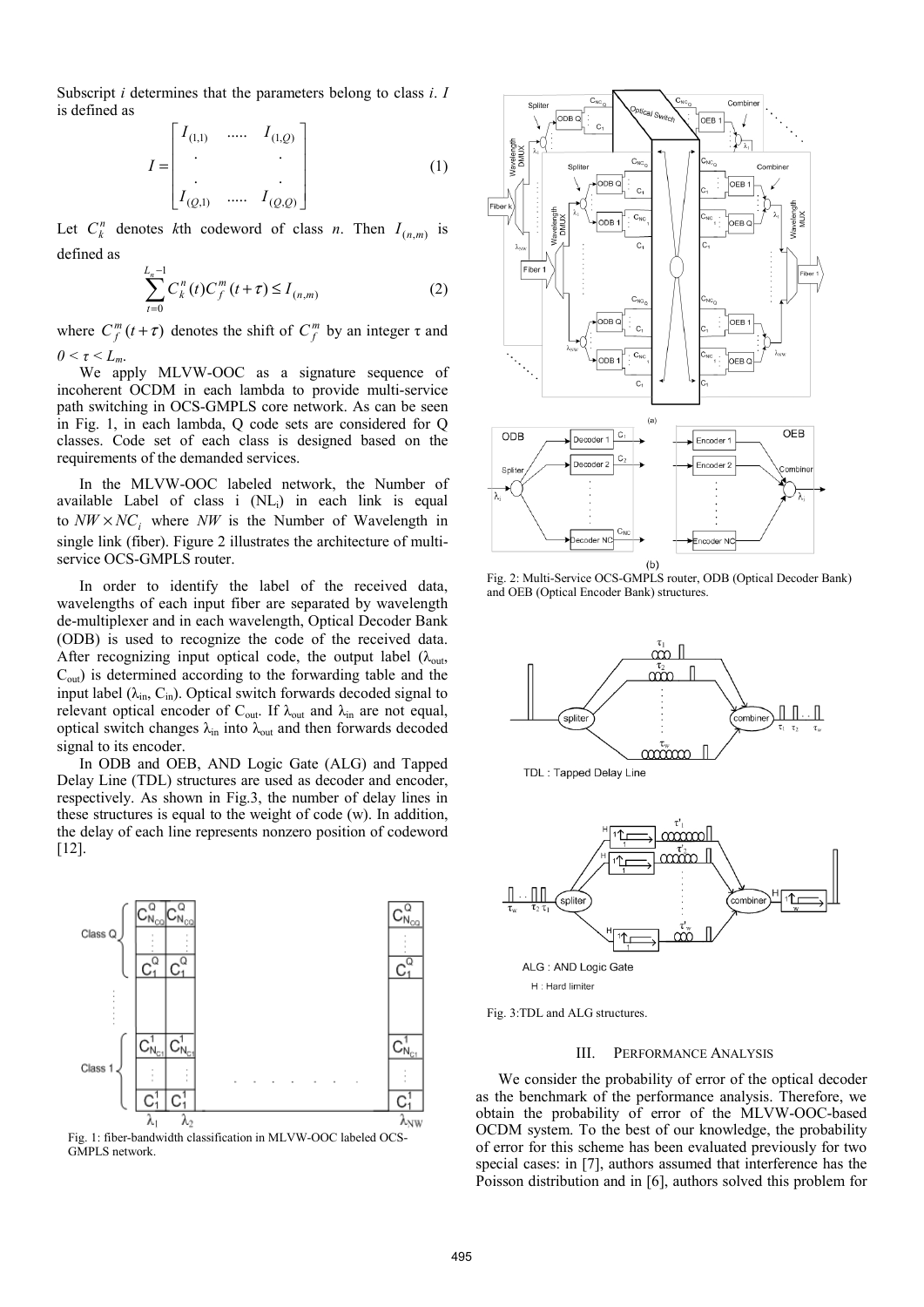*Q=2* and *I=1*. Here, we evaluate precisely the probability of error for arbitrary *Q* and *I*. In our evaluation, it is assumed that the desired user has the first codeword of class 1 ( $C_1^1$  is the codeword of the desired user) and the channel is ideal.  $P_e^{(1)}$  is evaluated as follow

$$
P_e^{(1)} = \frac{1}{2} P\big( error \big| 1\big) + \frac{1}{2} P\big( error \big| 0\big) \tag{3}
$$

However, since the system is positive and additive, and in addition the channel is considered ideal,  $P(error | 1) = 0$ . Therefore,

$$
P_e^{(1)} = \frac{1}{2} P\left( error \middle| 0 \right) \tag{4}
$$

In the ALG decoder, error is occurred when the interfering users fill the nonzero positions of the desired code. Hence,  $P_e^{(1)}$  can be expressed as

$$
P_e^{(1)} = \frac{1}{2} P(\alpha_1 \ge 1, \alpha_2 \ge 1, ..., \alpha_{w_1} \ge 1)
$$
 (5)

where  $\alpha_i$  denotes the number of interference on the *i*th nonzero position of the desired code (see Fig. 4).

Equation (5) can be rewritten as

$$
P(\alpha_1 \ge 1, \alpha_2 \ge 1, ..., \alpha_{w_1} \ge 1)
$$
  
= 1 - P(\alpha\_1 = 0 or \alpha\_2 = 0 or ... \alpha\_{w\_1} = 0)  
= 
$$
\sum_{k=0}^{w_1} (-1)^k {w_1 \choose k} P(\alpha_1 = \alpha_2 = ... \alpha_k = 0)
$$
 (6)

Since users of various classes are independent, we have

$$
P(\alpha_1 = \alpha_2 = \dots \alpha_k = 0)
$$
  
= 
$$
\prod_{f=1}^{Q} (PI^{(f)}(\alpha_1 = \alpha_2 = \dots \alpha_k = 0))
$$
 (7)

where  $PI^{(f)}(.)$  is the probability of interference of users in class *f*. Furthermore, since the users of each class are independent,  $PI^{(f)}(.)$  is evaluated as

$$
PI^{(f)}(\alpha_1 = \alpha_2 = \dots \alpha_k = 0)
$$
  
= 
$$
\left[PI^{(f)}(\alpha_1 = \alpha_2 = \dots \alpha_k = 0 \mid one \text{ user})\right]^{N_f}
$$
 (8)

where  $NI_f$  indicates the number of interfering users of class  $f$ .  $PI^{(f)}(.)$  for a user of class *f* is

$$
PI^{(f)}(\alpha_1 = \alpha_2 = ... \alpha_k = 0 | one \text{ user}) =
$$
  
1-PI<sup>(f)</sup>(\alpha\_1 = 1 or \alpha\_2 = 1 ... or \alpha\_k = 1 | one user) (9)

By extending  $PI^{(f)}(\alpha_1 = 1 \text{ or } \alpha_k = 1 | \text{ one user}),$  we get

$$
PI^{(f)}(\alpha_1 = \alpha_2 = \dots \alpha_k = 0 | one \text{ user}) =
$$
  

$$
1 + \sum_{j=1}^{I_{(1,f)}} \left( (-1)^j {k \choose j} PI^{(f)}(\alpha_1 = \dots \alpha_j = 1 | one \text{ user}) \right)
$$
 (10)

We define  $P_m^{(k,f)}$  as the probability that the codeword of class *f* produces *m* interferences in the codeword of class *k*. Obviously the total probability of interference which is



produced by one interfering user of class *f* in a user of class *k* is equal to  $(w_fw_k/2L_f)$ , and we have

$$
\sum_{m=0}^{I_{(k,f)}} m \binom{w_k}{m} P_m^{(k,f)} = \frac{w_k w_f}{2L_f} \tag{11}
$$

Using the above definition, we have

$$
PI^{(f)}(\alpha_1 = \alpha_2 = ... \alpha_j = 1 | one user) = P_j^{(1,f)} + \binom{w_1 - j}{1} P_{j+1}^{(1,f)} + ... + \binom{w_1 - l_{(1,f)}}{l_{(1,f)} - j} P_{l_{(1,f)}}^{(1,f)} - \sum_{m=j}^{l_{(1,f)}} \binom{w_1 - m}{m - j} P_m^{(1,f)} \tag{12}
$$

Substituting (12) into (10), we obtain

$$
PI^{(f)}(\alpha_1 = \alpha_2 = ... \alpha_k = 0 | one \text{ user}) =
$$
  

$$
1 + \sum_{j=1}^{I_{(1,f)}} \sum_{m=j}^{I_{(1,f)}} \left( (-1)^j \binom{k}{j} {w_1 - m \choose m-j} P_m^{(1,f)} \right)
$$
(13)

According to  $(13)$  and  $(8)$ ,  $(7)$  can be rewritten as

$$
P(\alpha_1 = \alpha_2 = ... \alpha_k = 0) =
$$
  

$$
\prod_{f=1}^{Q} \left[ 1 + \sum_{j=1}^{I_{(1,f)}I_{(1,f)}} (-1)^j {k \choose j} {w_1 - m \choose m-j} P_m^{(1,f)} \right]^{NI_f}
$$
(14)

Substituting (14) in (6),  $P_e$  can be given as

$$
P_e^{(1)} = 0.5 \times \sum_{k=0}^{w_1} \left[ (-1)^k \binom{w_1}{k} \right]
$$
  

$$
\prod_{f=1}^{Q} \left( 1 + \sum_{j=1}^{I_{(1,f)} I_{(1,f)}} (-1)^j \binom{k}{j} \binom{w_1 - m}{m-j} P_m^{(1,f)} \right)^{N I_f} \right]
$$
(15)

If  $P_m^{(1,f)} = 0$  for  $m = 1,.., (I_{(1,f)} - 1)$  then according to (11) we have

$$
P_{I_{(1,f)}}^{(1,f)} = \frac{w_1 w_f}{2L_f I_{(1,f)} \left(\frac{w_1}{I_{(1,f)}}\right)} = \frac{w_f (I_{(1,f)} - 1)! (w_1 - I_{(1,f)})!}{2L_f (w_1 - 1)!} \tag{16}
$$

and by employing this assumption, an upper bound on  $P_e^{(1)}$ can be evaluated by inserting (16) into (15). Hence an upper bound on  $P_e^{(1)}$  is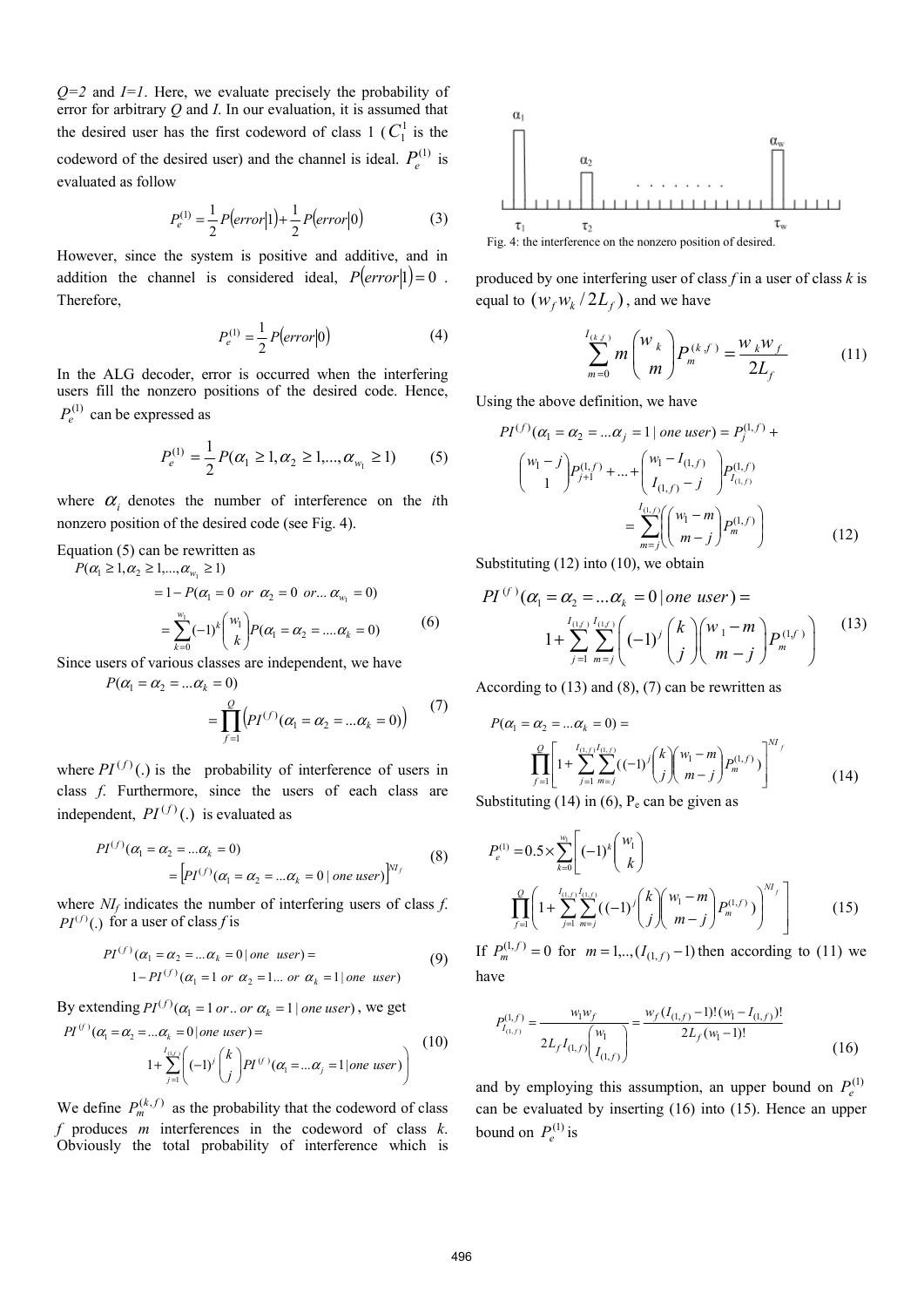$$
P_e^{(1)} \le 0.5 \times \sum_{k=1}^{w_1} \left[ (-1)^k \binom{w_1}{k} \right]
$$
  

$$
\prod_{f=1}^Q \left( 1 + \sum_{j=1}^{I_{(1,f)}} \left( (-1)^j \binom{k}{j} \binom{w_1 - I_{(1,f)}}{I_{(1,f)} - j} \frac{w_f(I_{(1,f)} - 1)!(w_1 - I_{(1,f)})!}{2L_f(w_1 - 1)!} \right)^{N I_f} \right]
$$
  
(17)

Equation (16) shows that the probability of error is a function of *NI<sub>i</sub>* (the number of interfering users) and each class has a specific maximum allowable $N_I$  (we name this value of  $N_I$ "Degradation Threshold"). If the number of active OLSPs exceeds the Degradation Threshold (DT), the requested QoS degrades. Therefore, in order to assure the desired QoS, a controlling mechanism is needed to limit the number of connected OLSPs. One proposal is that  $DT_i$  is assumed as the upper bound of connected OLSPs and when the Number of Connected OLSPs (NCO) reaches to  $DT_i$  then the new request for OLSP establishment is refused. Although this proposal assures the requested QoS, but considering  $DT_i$  as the upper bound of NCO decreases available *NL*. Furthermore, the connected OLSPs are not active simultaneously and their activity coefficient  $(\rho)$  should be considered. By considering activity coefficient of connected OLSPs, upper bound of NCO can be chosen greater than DT.

It is noteworthy that, the probability density function of the number of simultaneously active OLSPs,  $P_A(a)$ , is evaluated as

$$
P_{Ai}(a_i) = \binom{NCO_i}{a_i} (\rho_i)^{a_i} (1 - \rho_i)^{(NCO_i - a_i)}
$$
(18)

where subscript i denotes the class of OLSP. Using the  $P_{Ai}$ . of the classes, the probability of the performance degradation (*Pdeg*) can be given as

$$
P_{\text{deg}} = P(a_1 > DT_1 \text{ or } a_1 > DT_2... \text{ or } a_0 > DT_0) \tag{19}
$$

*Pdeg* can be rewritten as

$$
P_{\text{deg}} = 1 - P(a_1 < DT_1, a_1 < DT_2 \dots, a_Q < DT_Q) \tag{20}
$$

Employing the independency of the active users in various classes, (20) is simplified as

$$
P_{\text{deg}} = 1 - \prod_{i=1}^{Q} P_{Ai}(a_i \le DT_i)
$$
 (21)

Substituting (18) into (21), we get

$$
P_{\text{deg}} = 1 - \prod_{i=1}^{Q} \left[ \sum_{a_i=0}^{DT_i} \left( \binom{NCO_i}{a_i} (\rho_i)^{a_i} (1 - \rho_i)^{(NCO_i - a_i)} \right) \right]
$$
(22)

If *NCO<sub>i</sub>* is chosen equal to  $DT_i$  then  $P_{deg}$ =0. As mentioned, this approach decreases available NL and therefore, *NCOi* should be chosen based on  $\rho_i$  so that the acceptable  $P_{deg}$  $(P_{\text{deg}}^{\text{max}})$  is achieved.

# IV. NUMERICAL RESULTS

In our numerical results, we consider a four-class OCS-GMPLS network which its classes are specified by  $P_e = \{10^{-12},\}$  $10^{-6}$ } and L= {500, 1500}. These four classes are defined as follows

**Class1**: high rate and high QoS,  $(L_1 = 500, P_e \le 10^{12})$ . **Class2**: high rate and low QoS,  $(L_2=500, P_e \le 10^6)$ .



Fig. 5: the probability of error of the defined classes versus  $NI_2$  and  $NI_4$ ,  $(NI_1$  and  $NI_2=3)$ .



Fig. 6: the probability of error of the defined classes versus  $NI_1$  and  $NI_3$ ,  $(NI<sub>2</sub>$  and  $NI<sub>4</sub>=7)$ .

**Class3**: low rate and high QoS,  $(L<sub>3</sub>=1500, P<sub>e</sub> \le 10<sup>12</sup>)$ . **Class4**: low rate and low QoS,  $(L_4=1500, P_e \leq 10^6)$ . To design this network, we choose the MLVW-OOC set according to the code construction algorithm introduced in [7]. In this algorithm,  $NC<sub>i</sub>$  must obey the following inequality

$$
\frac{\sum_{i=1}^{Q} NC_i \times w_i \times (w_i - 1)}{L_Q - 1} \le 1
$$
\n(23)

Our proposed code set is characterized by (*L*= {500, 500, 1500, 1500}, *W*= {10, 5, 10, 5}, *NC*= {5, 10, 5, 10}, *Q*=4, *I*) which *I* is given as

$$
I = \begin{bmatrix} 1 & 1 & 1 & 1 \\ 1 & 1 & 1 & 1 \\ 1 & 1 & 1 & 1 \\ 1 & 1 & 1 & 1 \end{bmatrix}
$$
 (24)

Proposed code set is chosen according to the characteristics of the service and the constraint (23). Figure 5 and 6 show  $P_e$  of the classes in this network.